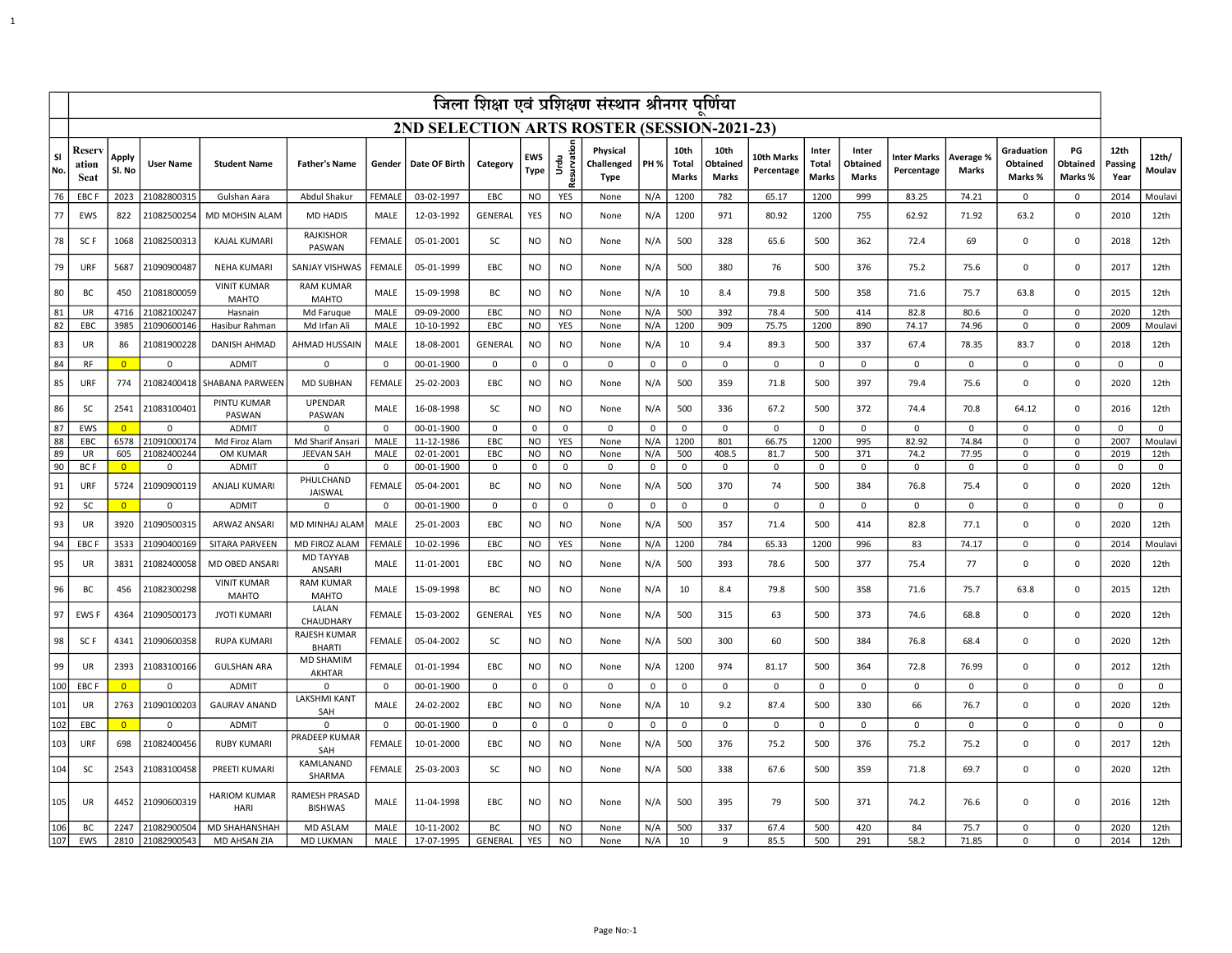|                  | जिला शिक्षा एवं प्रशिक्षण संस्थान श्रीनगर पूर्णिया |                 |                  |                                          |                                      |               |               |                |                    |                              |                                |             |                                      |                                  |                          |                         |                            |                                  |                    |                                   |                           |                         |                 |
|------------------|----------------------------------------------------|-----------------|------------------|------------------------------------------|--------------------------------------|---------------|---------------|----------------|--------------------|------------------------------|--------------------------------|-------------|--------------------------------------|----------------------------------|--------------------------|-------------------------|----------------------------|----------------------------------|--------------------|-----------------------------------|---------------------------|-------------------------|-----------------|
|                  | 2ND SELECTION ARTS ROSTER (SESSION-2021-23)        |                 |                  |                                          |                                      |               |               |                |                    |                              |                                |             |                                      |                                  |                          |                         |                            |                                  |                    |                                   |                           |                         |                 |
| <b>SI</b><br>No. | Reser<br>ation<br><b>Seat</b>                      | Apply<br>Sl. No | <b>User Name</b> | <b>Student Name</b>                      | <b>Father's Name</b>                 | Gender        | Date OF Birth | Category       | EWS<br><b>Type</b> | <br>  Urdu  <br> Resurvation | Physical<br>Challenged<br>Type | <b>PH %</b> | 10th<br><b>Total</b><br><b>Marks</b> | 10th<br>Obtained<br><b>Marks</b> | 10th Marks<br>Percentage | Inter<br>Total<br>Marks | Inter<br>Obtained<br>Marks | <b>Inter Marks</b><br>Percentage | Average %<br>Marks | Graduation<br>Obtained<br>Marks % | PG<br>Obtained<br>Marks % | 12th<br>Passing<br>Year | 12th/<br>Moulav |
| 108              | EBC F                                              | 6981            | 21091000515      | punam kumari                             | MAHENDRA DAS                         | <b>FEMALE</b> | 07-08-1991    | EBC            | <b>NO</b>          | <b>NO</b>                    | Visual<br>Impairment           | 40          | 700                                  | 487                              | 69.57                    | 900                     | 529                        | 58.78                            | 64.18              | 62                                | 65.5                      | 2008                    | 12th            |
| 109              | URF                                                | 4590            | 21090700562      | SAGARIKA DAS                             | <b>BHUBAN</b><br><b>CHANDRA DAS</b>  | FEMALE        | 20-03-2000    | EBC            | <b>NO</b>          | <b>NO</b>                    | None                           | N/A         | 500                                  | 367                              | 73.4                     | 500                     | 384                        | 76.8                             | 75.1               | $\mathsf 0$                       | 0                         | 2018                    | 12th            |
| 110              | SC <sub>F</sub>                                    | 953             | 21082600119      | PUSHPA KUMARI                            | <b>SUMAN RAY</b>                     | FEMALE        | 15-12-2002    | <b>SC</b>      | <b>NO</b>          | <b>NO</b>                    | None                           | N/A         | 500                                  | 322                              | 64.4                     | 500                     | 362                        | 72.4                             | 68.4               | $\mathbf 0$                       | 0                         | 2020                    | 12th            |
| 111              | UR                                                 | $\Omega$        | 0                | <b>ADMIT</b>                             | 0                                    | 0             | 00-01-1900    | 0              | $\mathbf 0$        | 0                            | $\mathbf{0}$                   | 0           | 0                                    | $\mathbf 0$                      | 0                        | $\Omega$                | 0                          | 0                                | 0                  | $\mathbf 0$                       | 0                         | $\Omega$                | 0               |
| 112              | <b>BCF</b>                                         | $\overline{0}$  | 0                | <b>ADMIT</b>                             | $\Omega$                             | $^{\circ}$    | 00-01-1900    | 0              | $\mathbf 0$        | 0                            | $\mathbf 0$                    | 0           | 0                                    | 0                                | 0                        | 0                       | 0                          | $\mathbf 0$                      | $\Omega$           | $\mathbf 0$                       | 0                         | 0                       | 0               |
| 113              | UR                                                 | 1511            | 21082600432      | <b>ANAND KUMAR</b><br><b>THAKUR</b>      | SHAMBHU<br><b>THAKUR</b>             | MALE          | 03-04-2003    | EBC            | NO.                | <b>NO</b>                    | None                           | N/A         | 500                                  | 425                              | 85                       | 500                     | 341                        | 68.2                             | 76.6               | $\Omega$                          | 0                         | 2020                    | 12th            |
| 114              | EBC                                                | 3181            | 21083100111      | <b>MD SADDAM</b><br><b>HUSSAIN</b>       | <b>MD MOJIBUR</b><br>RAHMAN          | MALE          | 01-03-1990    | EBC            | NO                 | YES                          | None                           | N/A         | 1200                                 | 807                              | 67.25                    | 1200                    | 975                        | 81.25                            | 74.25              | 55.38                             | 0                         | 2015                    | Moulavi         |
| 115              | URF                                                | 2806            | 21090100419      | <b>SNEHA RANI</b>                        | <b>GIREESH</b><br><b>CHANDRA RAY</b> | FEMALE        | 17-04-2002    | BC             | NO                 | <b>NO</b>                    | None                           | N/A         | 500                                  | 347                              | 69.4                     | 500                     | 404                        | 80.8                             | 75.1               | $\mathbf 0$                       | 0                         | 2020                    | 12th            |
| 116              | <b>SC</b>                                          | 2857            | 21090100477      | <b>UDICHAND SARDAR</b>                   | SATYANARAYAN<br>SARDAR               | MALE          | 05-11-2002    | <b>SC</b>      | NO.                | <b>NO</b>                    | None                           | N/A         | 500                                  | 305                              | 61                       | 500                     | 391                        | 78.2                             | 69.6               | $\mathbf 0$                       | 0                         | 2020                    | 12th            |
| 117              | EWS                                                | 5303            | 21090800796      | <b>RITU KUMARI</b>                       | JAYPRAKASH<br>SINGH                  | <b>FEMALE</b> | 25-05-2003    | <b>GENERAL</b> | YES                | <b>NO</b>                    | None                           | N/A         | 500                                  | 301                              | 60.2                     | 500                     | 412                        | 82.4                             | 71.3               | $\mathbf 0$                       | 0                         | 2020                    | 12th            |
| 118              | <b>RF</b>                                          | 1504            | 21082800116      | Muskan kumari                            | Rajkumar Gosai                       | <b>FEMALI</b> | 01-01-2003    | EBC            | <b>NO</b>          | NO                           | None                           | N/A         | 500                                  | 352                              | 70.4                     | 500                     | 392                        | 78.4                             | 74.4               | $\Omega$                          | 0                         | 2020                    | 12th            |
| 119              | <b>ST</b>                                          | $\overline{0}$  | $\Omega$         | <b>ADMIT</b>                             | $\Omega$                             | $\Omega$      | 00-01-1900    | $\Omega$       | $\mathbf 0$        | $\Omega$                     | $\mathbf 0$                    | 0           | $\Omega$                             | $\mathbf 0$                      | $\mathbf 0$              | $\mathbf 0$             | $\Omega$                   | $\mathbf 0$                      | $\mathbf 0$        | $\mathbf 0$                       | $\mathbf 0$               | $\Omega$                | $\mathbf 0$     |
| 120              | EBC                                                | $\overline{0}$  | $\mathbf 0$      | <b>ADMIT</b>                             | $\Omega$                             | $\mathbf 0$   | 00-01-1900    | $\Omega$       | $\mathbf 0$        | 0                            | 0                              | 0           | $\mathbf 0$                          | 0                                | 0                        | $\mathbf 0$             | 0                          | $\mathbf 0$                      | $\mathbf 0$        | $\Omega$                          | 0                         | $\mathbf 0$             | 0               |
| 121              | URF                                                | 5918            | 21090900360      | SIMRAN BHARTI                            | RADHA KRISHNA<br><b>SINGH</b>        | FEMALE        | 06-10-1999    | EBC            | NO                 | <b>NO</b>                    | None                           | N/A         | 10                                   | 9                                | 85.5                     | 500                     | 323                        | 64.6                             | 75.05              | 63                                | 0                         | 2016                    | 12th            |
| 122              | BC                                                 | 4324            | 21082200047      | MD AFZAL HUSSAIN                         | MD NAWAZISH<br><b>ALAM</b>           | MALE          | 15-12-2002    | ВC             | NO                 | <b>NO</b>                    | None                           | N/A         | 500                                  | 355                              | 71                       | 500                     | 402                        | 80.4                             | 75.7               | 0                                 | 0                         | 2020                    | 12th            |
| 123              | UR                                                 | 7177            | 21091000913      | SAMREEN ENAYAT                           | MD PERWEZ ALAM                       | <b>FEMALE</b> | 13-09-2001    | EBC            | NO                 | <b>NO</b>                    | None                           | N/A         | 500                                  | 341                              | 68.2                     | 500                     | 423                        | 84.6                             | 76.4               | $\mathbf 0$                       | 0                         | 2020                    | 12th            |
| 124              | SC <sub>F</sub>                                    | $\overline{0}$  | 0                | <b>ADMIT</b>                             | 0                                    | 0             | 00-01-1900    | 0              | $\mathbf 0$        | 0                            | $\mathbf 0$                    | 0           | $\mathbf 0$                          | 0                                | $\mathbf 0$              | 0                       | 0                          | 0                                | 0                  | 0                                 | 0                         | 0                       | 0               |
| 125              | UR                                                 | 4584            | 21082300429      | MD SAHANRAJA<br><b>ALAM</b>              | <b>MD DAUD</b>                       | MALE          | 21-04-2002    | <b>GENERAL</b> | NO.                | <b>NO</b>                    | None                           | N/A         | 500                                  | 346                              | 69.2                     | 500                     | 417                        | 83.4                             | 76.3               | $\Omega$                          | $\mathbf 0$               | 2020                    | 12th            |
| 126              | EBC F                                              | $\overline{0}$  | 0                | <b>ADMIT</b>                             | $\mathbf 0$                          | 0             | 00-01-1900    | 0              | $\mathbf 0$        | 0                            | $\mathbf 0$                    | 0           | 0                                    | 0                                | 0                        | 0                       | 0                          | 0                                | 0                  | $\mathbf 0$                       | 0                         | 0                       | 0               |
| 127              | EWS                                                | 4537            | 21090700526      | RAZIYA PERWEEN                           | MD ABDUL<br>QUDDUS                   | FEMALE        | 03-05-1999    | <b>GENERAL</b> | YES                | <b>NO</b>                    | None                           | N/A         | 500                                  | 338                              | 67.6                     | 500                     | 341                        | 68.2                             | 67.9               | $\mathbf 0$                       | 0                         | 2016                    | 12th            |
| 128              | <b>SC</b>                                          | 4622            | 21090700640      | SHAILEE SHREYA                           | PRADEEP PASWAN                       | <b>FEMALE</b> | 07-05-2002    | SC             | NO                 | <b>NO</b>                    | None                           | N/A         | 10                                   | 9.2                              | 87.4                     | 500                     | 255                        | 51                               | 69.2               | $\mathbf 0$                       | 0                         | 2020                    | 12th            |
| 129              | UR                                                 | 2087            | 21083000064      | NISHTHA KUMARI                           | <b>RAM KRIPAL</b><br>MANDAL          | FEMALE        | 06-02-2002    | EBC            | NO.                | <b>NO</b>                    | None                           | N/A         | 500                                  | 395                              | 79                       | 500                     | 367                        | 73.4                             | 76.2               | $\mathsf 0$                       | 0                         | 2019                    | 12th            |
| 130              | BC                                                 | 6561            | 21091000168      | DIPESH KUMAR<br><b>GUPTA</b>             | PREMCHAND<br><b>GUPTA</b>            | MALE          | 11-02-2003    | BC             | NO                 | <b>NO</b>                    | None                           | N/A         | 500                                  | 326                              | 65.2                     | 500                     | 425                        | 85                               | 75.1               | $\Omega$                          | 0                         | 2020                    | 12th            |
| 131              | UR                                                 | 5880            | 21090900645      | <b>GUFRAN ALAM</b>                       | Md Shabbir Alam                      | MALE          | 31-03-2002    | BC             | <b>NO</b>          | <b>NO</b>                    | None                           | N/A         | 500                                  | 370                              | 74                       | 500                     | 392                        | 78.4                             | 76.2               | $\mathsf 0$                       | 0                         | 2020                    | 12th            |
| 132              | EBC                                                | 604             | 21082400241      | ABU TALIB                                | <b>MD TAIYAB</b><br><b>HUSSAIN</b>   | MALE          | 05-09-1987    | EBC            | NO                 | YES                          | None                           | N/A         | 1200                                 | 806                              | 67.17                    | 1200                    | 976                        | 81.33                            | 74.25              | $\mathbf 0$                       | 0                         | 2007                    | Moulavi         |
| 133              | URF                                                | 739             | 21082500093      | VAISHNAVI KUMARI                         | <b>MAHANT KUMAR</b><br>DAS           | FEMALE        | 12-02-2002    | EBC            | NO.                | <b>NO</b>                    | None                           | N/A         | 500                                  | 368                              | 73.6                     | 500                     | 380                        | 76                               | 74.8               | $\mathsf 0$                       | 0                         | 2019                    | 12th            |
| 134              | SC                                                 | 1131            | 21082700098      | NISHA KUMARI                             | AJAY PASWAN                          | FEMALE        | 01-01-2001    | SC             | NO.                | NO.                          | None                           | N/A         | 500                                  | 300                              | 60                       | 500                     | 390                        | 78                               | 69                 | $\mathbf 0$                       | 0                         | 2020                    | 12th            |
| 135              | UR                                                 | 4550            | 21090500207      | MD RAHIL ALAM                            | MD SAYEED ALAM                       | MALE          | 05-05-2000    | EBC            | N <sub>O</sub>     | N <sub>O</sub>               | None                           | N/A         | 10                                   | 9.6                              | 91.2                     | 500                     | 304                        | 60.8                             | 76                 | $\Omega$                          | $\mathbf 0$               | 2019                    | 12th            |
| 136              | EBC                                                | 2155            | 21082500261      | <b>MD SHARIQUE</b><br><b>QUMAR</b>       | MD WASHIQUR<br>RAHMAN                | MALE          | 02-05-1991    | EBC            | NO                 | YES                          | None                           | N/A         | 1200                                 | 904                              | 75.33                    | 1200                    | 871                        | 72.58                            | 73.96              | 0                                 | 0                         | 2008                    | Moulavi         |
| 137              | EWS                                                | 3587            | 21082100268      | <b>FARHAD TAUFIQUE</b><br><b>HUSSAIN</b> | <b>TAUFIQUE</b><br><b>HUSSAIN</b>    | MALE          | 05-02-1996    | GENERAL        | YES                | <b>NO</b>                    | None                           | N/A         | 500                                  | 367                              | 73.4                     | 500                     | 330                        | 66                               | 69.7               | 62.93                             | 0                         | 2012                    | 12th            |

2